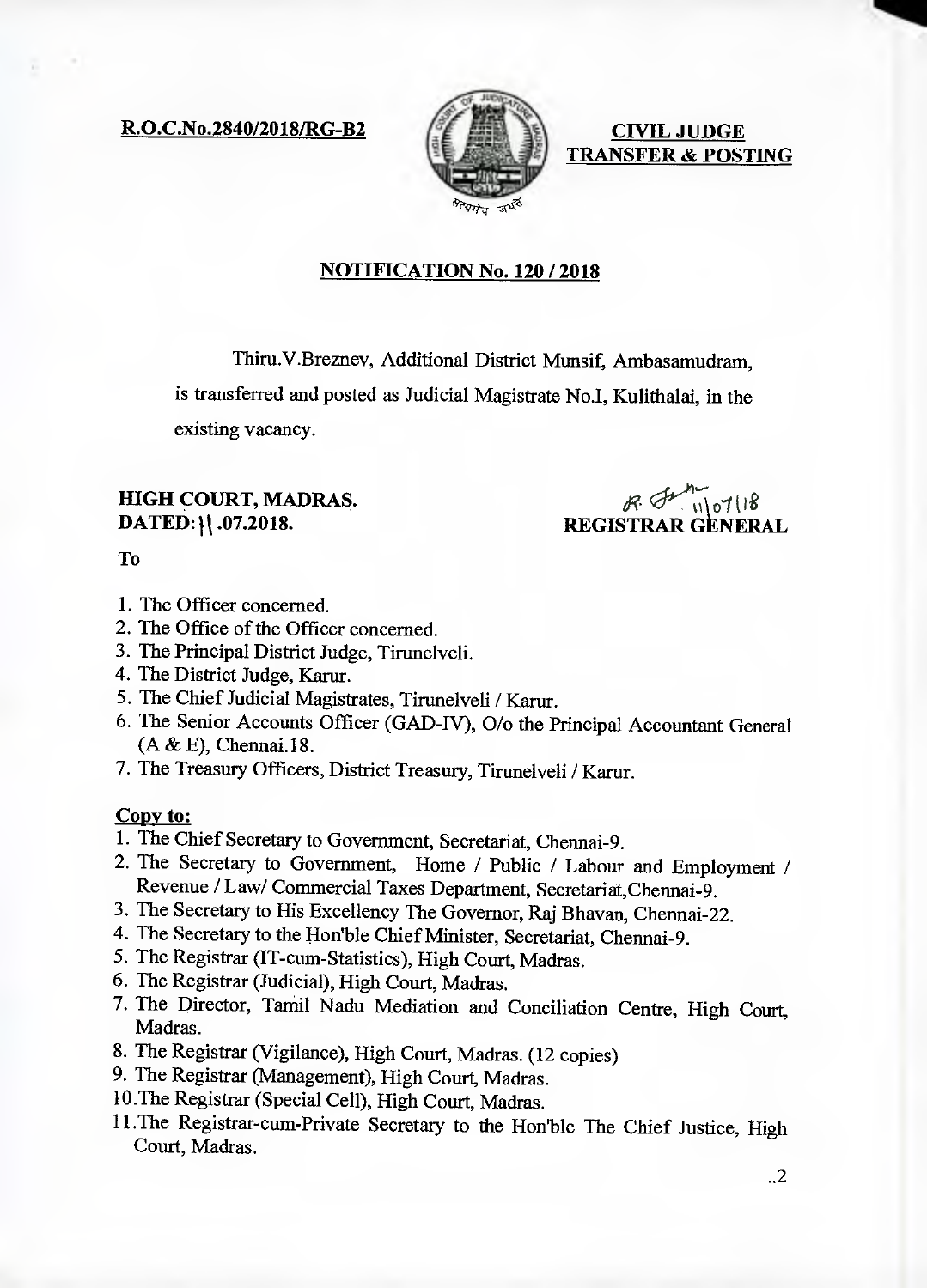- 12.The Registrar (District Judiciary), High Court, Madras.
- 13.The Additional Registrar-I (Vigilance), High Court, Madras.
- 14.The Registrar (Administration), High Court, Madras.
- 15.The Registrar-cum-Special Officer (Liaisoning), High Court, Madras.
- 16.The Registrar (Recruitment), High Court, Madras.
- 17.The Official Assignee, High Court, Madras.
- 18.The Additional Registrar General, Madurai Bench of Madras High Court, Madurai.
- 19.The Additional Registrar -II (Vigilance), Madurai Bench of Madras High Court, Madurai.
- 20.The Registrar (Judicial), Madurai Bench of Madras High Court, Madurai.
- 21.The Registrar (Admn.), Madurai Bench of Madras High Court, Madurai.
- 22.The Additional Registrar (IT & Statistics), Madurai Bench of Madras High Court, Madurai.
- 23.The Director, Tamil Nadu State Judicial Academy, No.30 (95), P.S.K.R.Salai (Greenways Road), R.A.Puram, Chennai-28.
- 24.The Deputy Director, Tamil Nadu State Judicial Academy, Regional Centres, Coimbatore.
- 25.The Deputy Director, Tamil Nadu State Judicial Academy, Regional Centres, Madurai.
- 26.The Member Secretary, Tamil Nadu State Legal Services Authority, Chennai.
- 27.The Secretary, High Court Legal Services Committee, Chennai.
- 28.The Secretary, Tamil Nadu Judicial Officers Association, Chennai.
- 29.The Chief Accounts Officer, High Court, Madras.
- 30.The Assistant Registrar, Admn.I / Admn.II / Per.Admn. / A.S. / Rules / Computer / Pondicherry, High Court, Madras.
- 31.The Court Managers I / II, High Court, Madras.
- 32. The Section Officer, 'C' / Computer / 'Cl' / 'D' / 'F' / 'G' / Budget / 'B5' / 'B7' / Library / Stationery / Legal Cell / Computer (Server Room), High Court, Madras.
- 33.The Section Officer, "B" Section, Madurai Bench of Madras High Court, Madurai.
- 34.The Technical Director, MC, High Court, Madras.
- 35.The Record Keeper, A.D. Records, High Court, Madras. + Spare 5.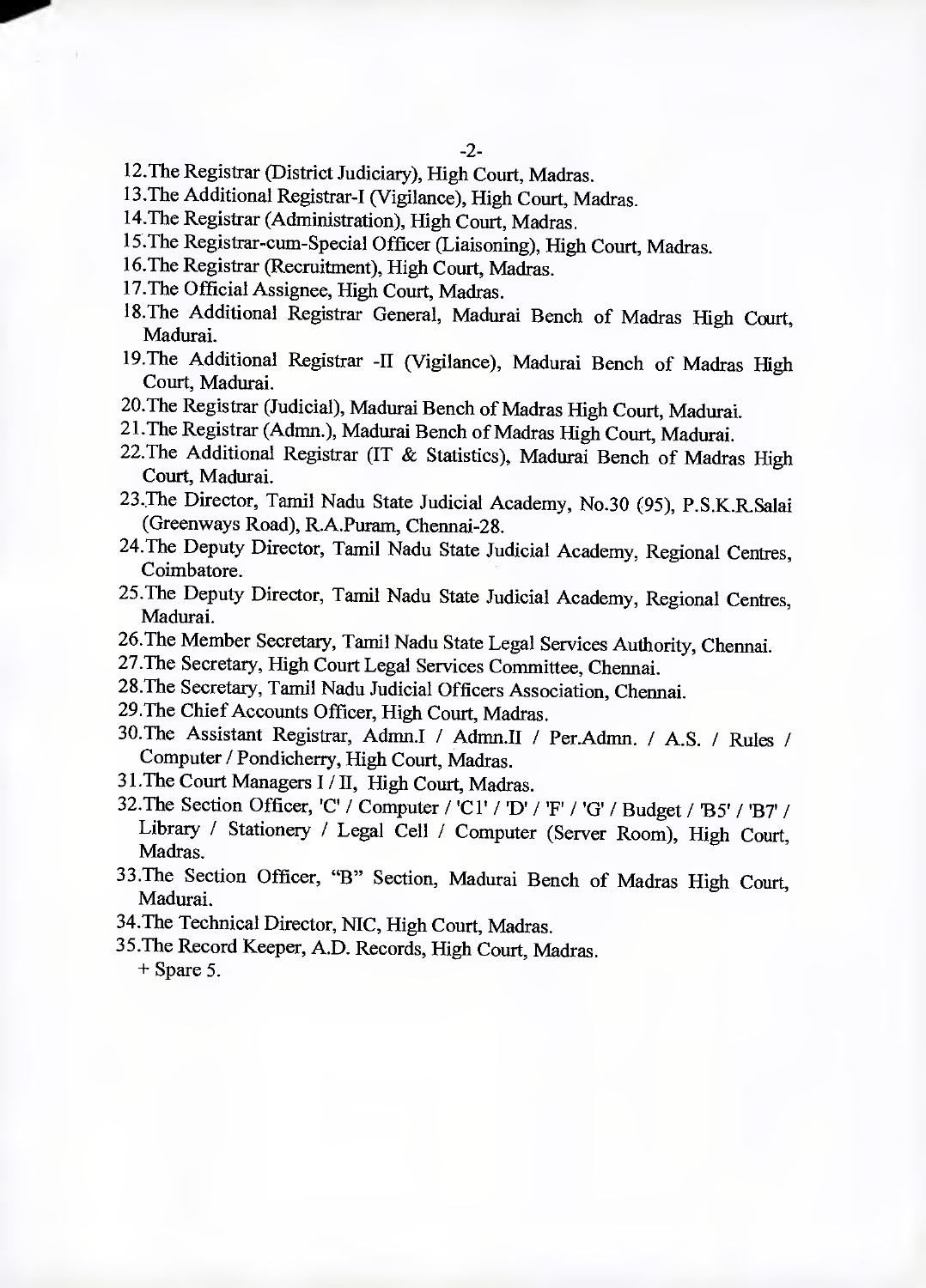#### **R.O.C.No.2840/2018/RG-B2**



#### **OFFICIAL MEMORANDUM**

Sub: Courts and Judges – Civil Judge – Transfer and posting -Notification issued - Joining instructions — Issued.

Ref: High Court's Notification No. 120 / 2018, dated: .07.2018.

Thiru.V.Breznev, Additional District Munsif, Ambasamudram, who has been transferred and posted as Judicial Magistrate No.I, Kulithalai, in the existing vacancy, vide High Court's Notification cited above, is required to hand over charge of his present post to the Principal District Munsif, Ambasamudram, immediately, and assume charge of the new post of Judicial Magistrate No.I, Kulithalai, within the joining time prescribed under relevant Rules.

After assuming charge of the post of Judicial Magistrate I, Kulithalai, Thiru.V.Breznev is required to hold full additional charge of the post of Judicial Magistrate II, Kulithalai, until further orders.

The Principal District Munsif, Ambasamudram, is required to hold full additional charge of the post of Additional District Munsif, Ambasamudram, until further orders.

### **HIGH COURT, MADRAS. DATED :11.07.2018**

*or* ..-n\_\_711 *<sup>P</sup>* **REGISTRAR GENERAL** 

**To** 

- 1. The Officer concerned.
- 2. The Office of the Officer concerned.
- 3. The Principal District Munsif, Ambasamudram.
- 4. The Judicial Magistrate No.II, Kulithalai.
- 5. The Principal District Judge, Tirunelveli.
- 6. The District Judge, Karur.
- 7. The Chief Judicial Magistrates, Tirunelveli / Karur.